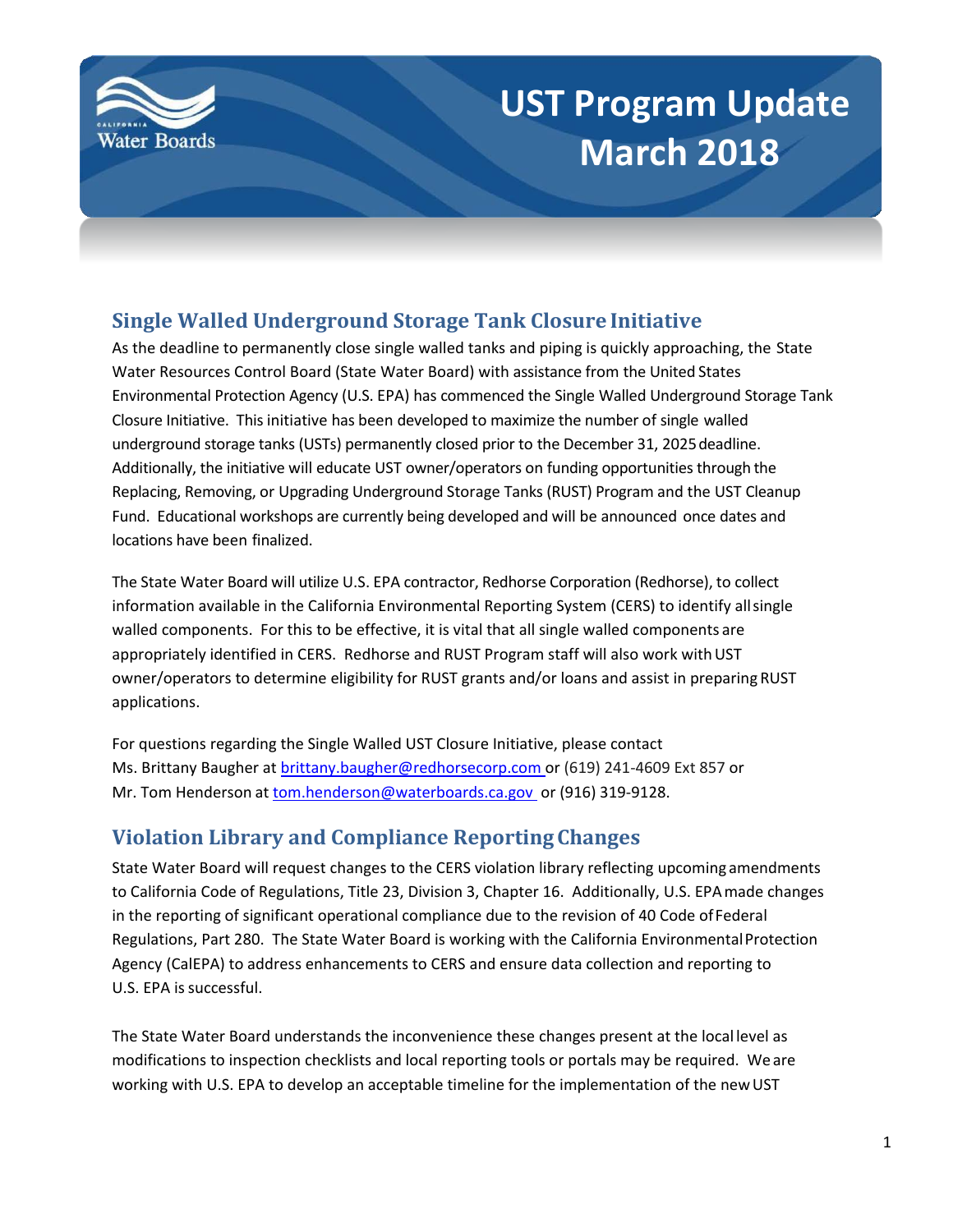compliance performance measures and will keep Unified Program Agencies (UPAs) updated asmore information becomes available. If you have any questions regarding changes to the violationlibrary, please contact Mr. Tom Henderson at [tom.henderson@waterboards.ca.gov o](mailto:tom.henderson@waterboards.ca.gov)r (916)319-9128.

## **Corrosion Observation Online Reporting Tool**

The Association of State and Territorial Solid Waste Management Officials' (ASTSWMO) Emerging Fuels Task Force created an online reporting tool for submitting information on UST system corrosion observed during inspections and removals in the field. It is well known some new fuel formulations are associatedwith accelerated corrosion, clogged filters, and other side effects. ASTSWMO is attempting to understandthe scope of this serious problem nationally.

ASTSWMO is requesting regulators, inspectors, contractors, and owners to use the online reporting tool to document incidences of corrosion. The goal is to assemble national data to identify trends and potential challenges before they require expensive corrective action. Information submitted may be shared on the ASTSWMO website and will be accessible to the public. The *Corrosion Observation Online Reporting Tool* can be foundon the ASTSWMO web page:

[http://astswmo.org/astswmo-corrosion-observations-tool/.](http://astswmo.org/astswmo-corrosion-observations-tool/)

#### **CUPA Conference 2018 Training Session Presentations**

Laura Fisher presented *The One Stop Shop* which brought attendees the most up-to-date information about the UST Program. Attendees became familiar with activities that have evolved over the past year, as well as insight into what changes lie ahead. The presentation can be found here: [https://calcupa.org/CMS15/upload-manager/presentations/CUPA-2018/1201-3401-one-stop-2018](https://calcupa.org/CMS15/upload-manager/presentations/CUPA-2018/1201-3401-one-stop-2018-fisher.pdf) [fisher.pdf.](https://calcupa.org/CMS15/upload-manager/presentations/CUPA-2018/1201-3401-one-stop-2018-fisher.pdf)

For more information about *The One Stop Shop* presentation, please contact Ms. Laura Fisher at [laura.fisher@waterboards.ca.gov](mailto:laura.fisher@waterboards.ca.gov) or (916) 341-5870.

Lisa Jensen provided insight into new U. S. EPA semiannual UST reports produced with CERS data. Attendees were instructed on how to use CERS and Excel to review UST monitoring and construction information to ensure accurate and complete facility information, as well as how to use CERS data to identify compliance trends. The presentation can be found here: [https://calcupa.org/CMS15/upload](https://calcupa.org/CMS15/upload-manager/presentations/CUPA-2018/7226-10181-cupa-2018_tu-c20-cers-dixon-jensen.pdf)[manager/presentations/CUPA-2018/7226-10181-cupa-2018\\_tu-c20-cers-dixon-jensen.pdf.](https://calcupa.org/CMS15/upload-manager/presentations/CUPA-2018/7226-10181-cupa-2018_tu-c20-cers-dixon-jensen.pdf)

For more information about the CERS data mining presentation, please contact Ms. Lisa Jensen at [lisa.jensen@waterboards.ca.gov](mailto:lisa.jensen@waterboards.ca.gov) or (916) 319-0742.

Tom Henderson discussed the history of the current inspection, repair and lining regulations, the difference between the 1998 upgrade requirements and current corrosion situation causing a sharp increase of repairs in double walled UST systems. Additionally, Tom analyzed current case studies, proper inspection, repair and lining techniques, the determination of structural integrity and how regulatory changes are required to match the current state of USTs. The presentation can be found